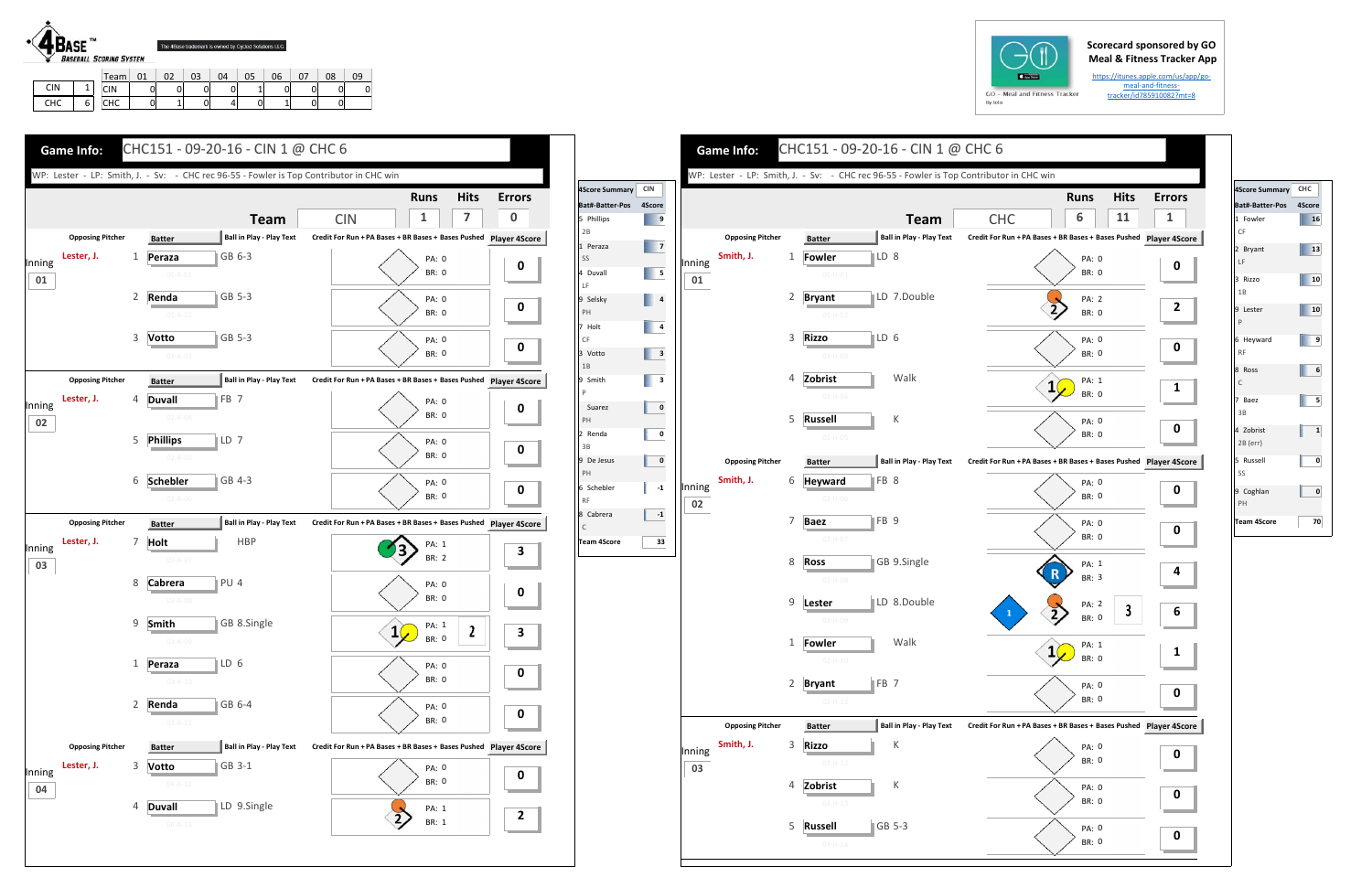## **Scorecard sponsored by GO Meal & Fitness Tracker App**

https://itunes.apple.com/us/app/go‐ meal‐and‐fitness‐ tracker/id785910082?mt=8





|              | <b>Opposing Pitcher</b> |   | <b>Batter</b>                                 | <b>Ball in Play - Play Text</b> | Credit For Run + PA Bases + BR Bases + Bases Pushed Player 4S |           |
|--------------|-------------------------|---|-----------------------------------------------|---------------------------------|---------------------------------------------------------------|-----------|
| Inning<br>04 | Peralta, W.             | 6 | <b>Heyward</b><br>$04 - H - 15$               | Walk                            | PA: 1<br>BR: 3                                                | 4         |
|              |                         | 7 | <b>Baez</b><br>$04-H-16$                      | GB 1-3 ProdOut                  | PA: 0<br>1<br><b>BR: 0</b>                                    | 1         |
|              |                         | 8 | <b>Ross</b><br>$04 - H - 17$                  | GB 5-3                          | PA: 0<br><b>BR: 0</b>                                         | 0         |
|              |                         | 9 | Lester<br>$04 - H - 18$                       | Walk                            | PA: 1<br>BR: 3                                                | 4         |
|              |                         | 1 | Fowler<br>$04 - H - 19$                       | GB 8.Single                     | PA: 1<br>3<br>$\mathbf{1}$<br>R<br>BR: 3                      | 8         |
|              |                         | 2 | <b>Bryant</b><br>$04 - H - 20$                | FB 9.Double                     | PA: 2<br>4<br>$\mathbf{1}$<br>BR: 2                           | 9         |
|              |                         | 3 | <b>Rizzo</b><br>$04 - H - 21$                 | LD 7.Single                     | PA: 1<br>3<br>$\mathbf{1}$<br>2<br><b>BR: 0</b>               | 6         |
|              |                         | 4 | Zobrist<br>$04-H-22$                          | GB 5-3                          | PA: 0<br><b>BR: 0</b>                                         | 0         |
|              | <b>Opposing Pitcher</b> |   | <b>Batter</b>                                 | <b>Ball in Play - Play Text</b> | Credit For Run + PA Bases + BR Bases + Bases Pushed           | Player 49 |
| Inning<br>05 | <b>De Los Santos</b>    | 5 | FB 8<br><b>Russell</b><br>$05-H-23$           |                                 | PA: 0<br><b>BR: 0</b>                                         | 0         |
|              |                         | 6 | <b>Heyward</b><br>$05-H-24$                   | LD 9.Single                     | PA: 1<br>BR: 2                                                | 3         |
|              |                         | 7 | <b>Baez</b><br>$05-H-25$                      | $HBP + FO'd-6-4$                | PA: 1<br>1<br><b>BR: 0</b>                                    | 2         |
|              |                         | 8 | <b>Ross</b><br>$05-H-26$                      | GB 6-4-FO                       | PA: 1<br>1<br>BR: 0                                           | 2         |
|              |                         | 9 | GB 6U<br>Lester<br>05-H-27                    |                                 | PA: 0<br>BR: 0                                                | 0         |
|              | <b>Opposing Pitcher</b> |   | <b>Batter</b>                                 | <b>Ball in Play - Play Text</b> | Credit For Run + PA Bases + BR Bases + Bases Pushed Player 4S |           |
| Inning<br>06 | <b>De Los Santos</b>    | 1 | <b>Fowler</b><br>$06-H-28$                    | Walk +2ndSB                     | PA: 1<br>BR: 3                                                | 4         |
|              |                         | 2 | FB <sub>9</sub><br><b>Bryant</b><br>$06-H-29$ |                                 | PA: 0<br>BR: 0                                                | 0         |
|              |                         | 3 | <b>Rizzo</b>                                  | GB 8.Single +CS-1-6             | PA: 1<br>2<br>$\mathbf{1}$                                    | 3         |